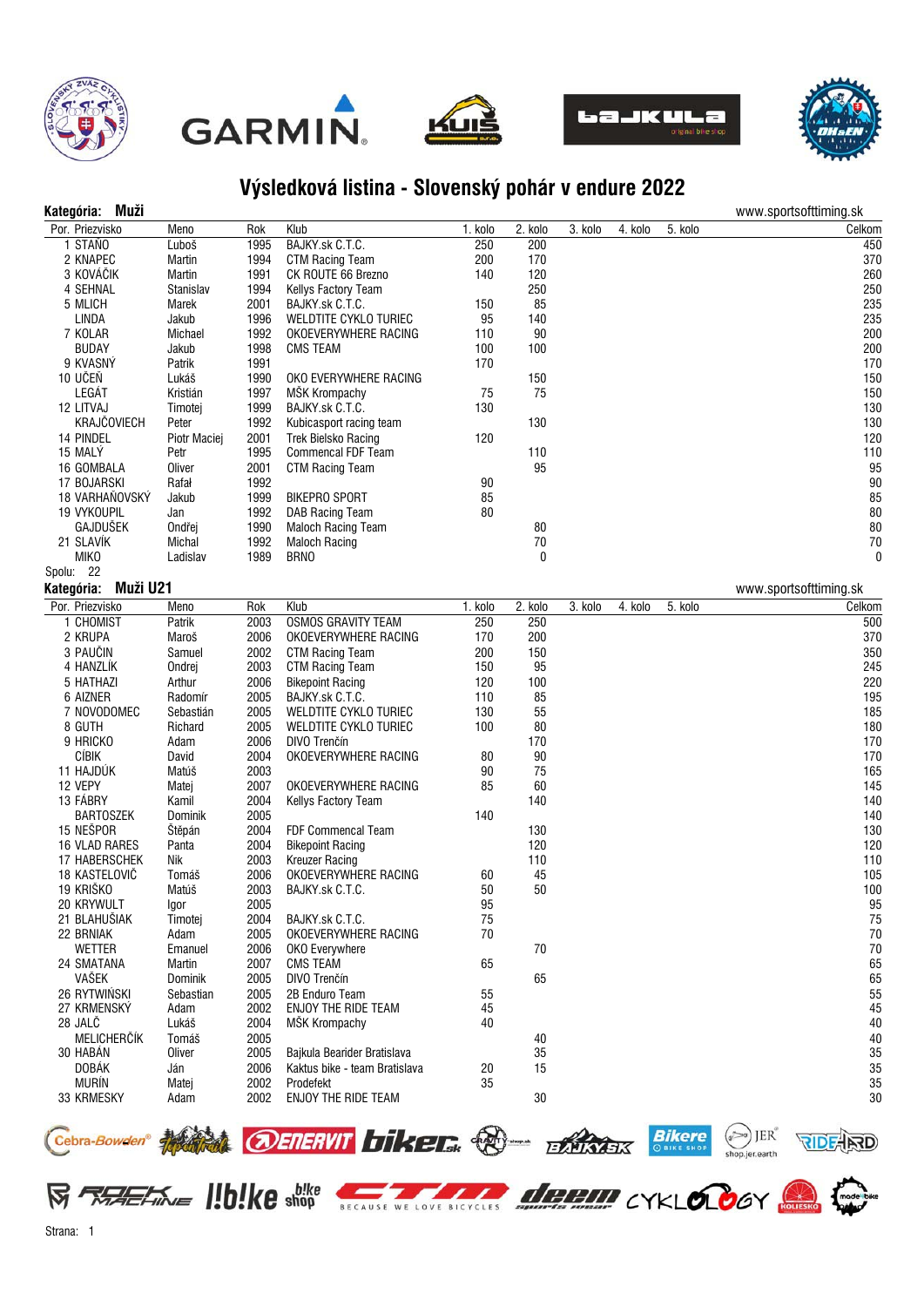| MESARČ          | Michael       | 2006 | <b>BIG BIKE team</b>        | 30 |    | 30 |
|-----------------|---------------|------|-----------------------------|----|----|----|
| 35 DUBECKY      | Samuel        | 2004 | Sedlice                     |    | 25 | 25 |
| <b>DOBAK</b>    | Jakub         | 2004 | Bajkula Bearider Bratislava | 25 | C  | 25 |
| 37 CZÁR         | <b>Botond</b> | 2004 | FRO Racing                  |    | 20 | 20 |
| 38 LEŠČINSKÝ    | Lukáš         | 2004 | <b>JUMP SPORT RIDERS</b>    | 15 |    | 15 |
| 39 TAKÁČ        | Jakub         | 2006 | enjoy the ride              |    | 10 | 10 |
| 40 MILY         | Maroš         | 2007 | Baikv.sk                    |    |    |    |
| <b>BOROVSKÝ</b> | Nikolas       | 2003 | Bajkula Bearider Bratislava |    |    |    |
| Spolu:<br>-41   |               |      |                             |    |    |    |

## **Kategória: Masters 35+** www.sportsofttiming.sk

| Por. Priezvisko       | Meno        | Rok  | Klub                       | 1. kolo | 2. kolo | 3. kolo | 4. kolo | 5. kolo | Celkom       |
|-----------------------|-------------|------|----------------------------|---------|---------|---------|---------|---------|--------------|
| DRÁBIK                | Peter       | 1973 | <b>CUBE ENDURO TEAM</b>    | 250     | 200     |         |         |         | 450          |
| <b>RECZEK</b>         | Paweł       | 1979 | Eskimoo Racing Team        | 200     | 250     |         |         |         | 450          |
| 3 ŠPALEK              | Michal      | 1983 | Sportservis Team           | 150     | 170     |         |         |         | 320          |
| 4 ŠKVARKO             | Martin      | 1986 | RIDEPRO                    | 140     | 150     |         |         |         | 290          |
| 5 LOPUŠNÝ             | Dušan       | 1983 | CK ROUTE 66 Brezno         | 130     | 120     |         |         |         | 250          |
| 6 CHMIELECKI          | Paweł       | 1987 | <b>Eskimoo Racing Team</b> | 120     | 100     |         |         |         | 220          |
| 7 hríbik              | Roman       | 1985 | OKOEVERYWHERE RACING       | 100     | 80      |         |         |         | 180          |
| 8 KVASNY              | Roman       | 1973 | <b>Trek Bielsko Racing</b> | 170     |         |         |         |         | 170          |
| 9 CISÁR               | Ondrej      | 1985 | BAJKY.sk C.T.C.            | 75      | 75      |         |         |         | 150          |
| <b>10 PIETRZAK</b>    | Dawid       | 1987 | Eskimoo Racing Team        |         | 140     |         |         |         | 140          |
| 11 GREGA              | Ľubomír     | 1986 | ENJOY THE RIDE TEAM        |         | 130     |         |         |         | 130          |
| <b>12 KAPŁANIAK</b>   | Tomasz      | 1981 | <b>Eskimoo Racing Team</b> | 110     |         |         |         |         | 110          |
| <b>MICHÁLEK</b>       | Viktor      | 1980 | <b>CK STUPAVA</b>          |         | 110     |         |         |         | 110          |
| 14 SVORADA            | Martin      | 1985 | Life4Ride                  |         | 95      |         |         |         | 95           |
| <b>SMATANA</b>        | Martin      | 1977 |                            | 95      |         |         |         |         | 95           |
| <b>16 OLAR</b>        | Mihai-Liviu | 1982 | cs la hoya                 | 90      |         |         |         |         | 90           |
| HUBÁČEK               | Petr        | 1984 | <b>BRNO</b>                |         | 90      |         |         |         | 90           |
| <b>18 LIVIU MIHAI</b> | 0lar        | 1982 | <b>Bike Point Racing</b>   |         | 85      |         |         |         | 85           |
| <b>HRMO</b>           | Vladimír    | 1974 |                            | 85      | 0       |         |         |         | 85           |
| 20 DZUREK             | Juraj       | 1985 | BAJKY.sk C.T.C.            | 80      |         |         |         |         | 80           |
| <b>SEDLAK</b>         | Robert      | 1985 | OKOEVERYWHERE RACING       |         | 0       |         |         |         | $\mathbf{0}$ |
| Spolu: 21             |             |      |                            |         |         |         |         |         |              |

**Kategória: Ženy** www.sportsofttiming.sk

| Por. Priezvisko | Meno      | Rok  | Klub                       | kolo | . kolo | 3. kolo | 4. kolo | 5. kolo | Celkom |
|-----------------|-----------|------|----------------------------|------|--------|---------|---------|---------|--------|
| CZYSZCZOŃ       | Iwona     | 1985 | Eskimoo Racing Team        | 200  | 200    |         |         |         | 400    |
| 2 ĎUGELOVÁ      | Natália   | 1999 | CK MŠK Kežmarok            | 150  | 150    |         |         |         | 300    |
| 3 BALÍKOVÁ      | Pavla     | 1988 | Barneycycles.cz            |      | 250    |         |         |         | 250    |
| <b>BUREK</b>    | Katarzvna | 1993 |                            | 250  |        |         |         |         | 250    |
| 5 KARABOVÁ      | Martina   | 1996 | CK Route 66                |      | 170    |         |         |         | 170    |
| ŚWIATŁOŃ        | Joanna    | 1986 | <b>Eskimoo Racing Team</b> | 170  |        |         |         |         | 170    |
|                 |           |      |                            |      |        |         |         |         |        |

Spolu: 6

**Kategória: Hobby Muži** www.sportsofttiming.sk

| Por. Priezvisko  | Meno          | Rok  | Klub                              | 1. kolo | 2. kolo      | 3. kolo | 4. kolo | 5. kolo | Celkom |
|------------------|---------------|------|-----------------------------------|---------|--------------|---------|---------|---------|--------|
| DRABIK           | Oliver        | 1995 | ENJOY THE RIDE TEAM               | 250     | 250          |         |         |         | 500    |
| 2 KUCHARSKÝ      | Kristián      | 2003 | <b>BIG BIKE team</b>              | 170     | 170          |         |         |         | 340    |
| 3 VRANKA         | Marek         | 1997 | <b>BIG BIKE team</b>              | 200     | 130          |         |         |         | 330    |
| 4 BÍLY           | Patrik        | 1993 | <b>MAD STYLE RACING Bike Team</b> | 120     | 150          |         |         |         | 270    |
| 5 PERSON         | Tomáš         | 1998 | Kubicasport racing team           | 130     | 120          |         |         |         | 250    |
| 6 KAUKIĆ         | Tomáš         | 1995 | BAJKY.sk C.T.C.                   | 140     | 100          |         |         |         | 240    |
| 7 BELÁŇ          | Kamil         | 1993 | BAJKY.sk C.T.C.                   | 150     | 85           |         |         |         | 235    |
| 8 LUKÁČ          | Lukáš         | 1993 | Bike garage                       |         | 200          |         |         |         | 200    |
| 9 DRŽÍK          | Milan         | 1998 |                                   | 100     | 75           |         |         |         | 175    |
| 10 DRŽÍK         | Marek         | 1993 |                                   | 85      | 55           |         |         |         | 140    |
| RYBÁRIK          | Ján           | 1993 | Life4Ride                         |         | 140          |         |         |         | 140    |
| <b>BROZMAN</b>   | <b>Martin</b> | 1988 | WELDTITE CYKLO TURIEC             | 110     | 30           |         |         |         | 140    |
| 13 SLADKOVSKÝ    | Tomáš         | 2001 | Gohr racing                       | 95      | 35           |         |         |         | 130    |
| 14 VALAŠTÍK      | <b>Michal</b> | 1993 | Bajky.sk CTC                      |         | 110          |         |         |         | 110    |
| 15 PAUER         | <b>Boris</b>  | 1994 | Cyklistický klub Life4ride        | 80      | 20           |         |         |         | 100    |
| 16 KREJČI        | Peter         | 1992 | Life4Ride                         |         | 95           |         |         |         | 95     |
| 17 KAUKIĆ        | Juraj         | 1993 | Cyklokľud Zakamenne               |         | 90           |         |         |         | 90     |
| <b>RAKOCZY</b>   | Maros         | 1994 | BAJKY.sk C.T.C.                   | 90      |              |         |         |         | 90     |
| 19 LUČAN         | Adam          | 1994 | MŠK Krompachy                     |         | 80           |         |         |         | 80     |
| 20 SLIVKA        | Samuel        | 2003 |                                   | 60      | 15           |         |         |         | 75     |
| SVORADA          | Martin        | 1984 | Cyklistický klub Life4ride        | 75      |              |         |         |         | 75     |
| 22 SLADKOVSKÝ    | Igor          | 1999 | Gohr racing                       | 70      | 0            |         |         |         | 70     |
| <b>SKLENÁRIK</b> | Filip         | 1996 | ENJOY THE RIDE TEAM               |         | 70           |         |         |         | 70     |
| 24 ZBORAN        | Tomáš         | 1994 | Life4Ride                         |         | 65           |         |         |         | 65     |
| LOPUŠNÝ          | Filip         | 1991 | CK ROUTE 66 Brezno                | 65      | $\mathbf{0}$ |         |         |         | 65     |



**SERVE HOLKE SHOP BECAUSE WE LOVE BICYCLES DEPERTY CYKLOLOGY ROOMS**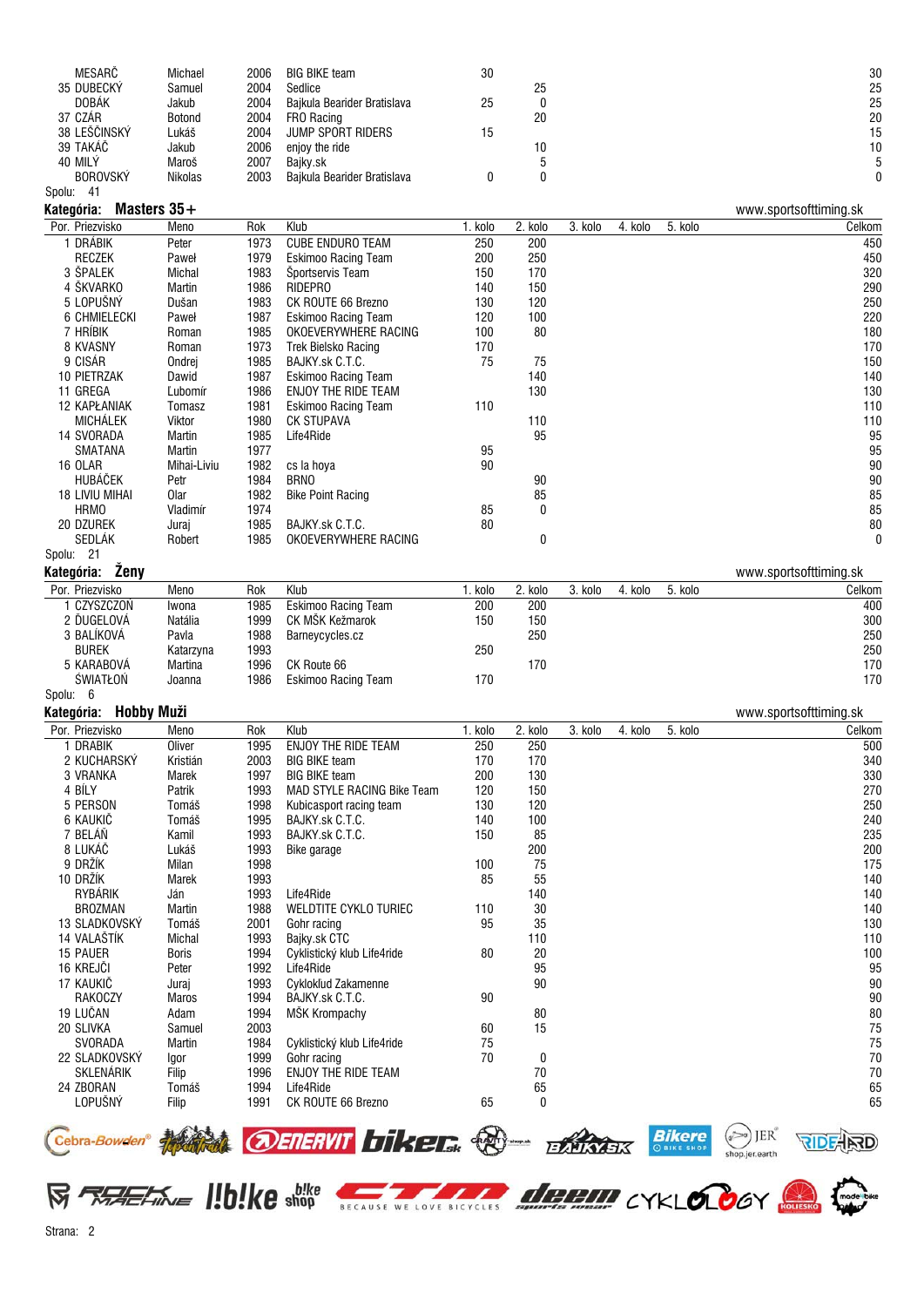| 26 JARINA         | Mário        | 2001 | Maraton.bike                |    | 60               | 60 |
|-------------------|--------------|------|-----------------------------|----|------------------|----|
| 27 PREČUCH        | Jakub        | 1989 | CK ROUTE 66 Brezno          | 55 | 0                | 55 |
| 28 ŠUBRT          | Jakub        | 1989 |                             | 50 |                  | 50 |
| <b>BLANAR</b>     | Martin       | 1996 | MY bikes racing team        |    | 50               | 50 |
| 30 GIERTLI        | Richard      | 2001 | <b>CK Slovkolex</b>         |    | 45               | 45 |
| DEPK0             | Erik         | 1991 |                             | 45 | 0                | 45 |
|                   |              |      | Cyklistický klub Life4ride  |    |                  |    |
| 32 VIŠŇOVSKÝ      | Šimon        | 2002 | Bajkula Bearider Bratislava |    | 40               | 40 |
| <b>KIRIPOLSKÝ</b> | Šimon        | 2004 |                             | 40 |                  | 40 |
| 34 CISÁR          | Tomáš        | 1990 | BAJKY.sk C.T.C.             | 35 |                  | 35 |
| 35 TOTH           | Daniel       | 2006 | ENJOY THE RIDE TEAM         | 30 | $\boldsymbol{0}$ | 30 |
| 36 DEME           | Tamas        | 1994 | massziv kru                 |    | 25               | 25 |
| PRIŠTIAK          | Samuel       | 1995 | JUMP SPORT RIDERS           | 25 |                  | 25 |
| 38 UJHÁZI         | Ronald       | 2005 | <b>JUMP SPORT RIDERS</b>    | 20 |                  | 20 |
|                   |              |      |                             |    |                  |    |
| 39 ČALKOVSKÝ      | Gregor       | 2002 | WELDTITE CYKLO TURIEC       | 15 |                  | 15 |
| 40 ČERVEŇAK       | Peter        | 1996 | topasport.eu / LSBK         | 10 | 0                | 10 |
| KOPRIVŇANSKÝ      | Tomáš        | 1997 | Horná Súča                  |    | 10               | 10 |
| 42 KLINČÁK        | Branislav    | 1989 | MŠK Krompachy               | 5  |                  |    |
| <b>SZTORC</b>     | Maciej       | 1995 | PremiumMoto.pl              |    | 5                |    |
| 44 KALIVODA       | Lukaš        | 2004 |                             | 2  | 0                |    |
| MORAVČÍK          | Martin       | 1993 | Nové Mesto nad Váhom        |    | 2                |    |
|                   |              |      |                             |    |                  |    |
| 46 KLIMÁČEK       | Kristián     | 1992 | Bajky.sk                    |    | 1                |    |
| SEDLÁK            | Robert       | 1985 | OKOEVERYWHERE RACING        | 1  |                  |    |
| VAJNORÁK          | Miroslav     | 1991 | Handlová                    |    | 0                |    |
| <b>SLOBODA</b>    | Karol        | 1985 | <b>BEaRIDER</b>             |    | 0                |    |
| <b>DEMKO</b>      | <b>Marek</b> | 1988 | satelit                     |    | 0                |    |
| PAUER             | Tomáš        | 1991 | BIKEGARAGE                  |    | 0                |    |
| <b>KREMENÍK</b>   |              |      |                             |    | 0                |    |
|                   | Tomáš        | 1991 | Sádočné                     |    |                  |    |
| KOVÁČ             | Miroslav     | 1989 | Námestovo                   |    | 0                |    |
| <b>GALKO</b>      | Robert       | 1983 | Trencin                     |    | 0                |    |
| <b>LESUNDAK</b>   | Ondrej       | 1984 | PIESTANY                    |    | 0                |    |
| TÖRŐCSIK          | Márton       | 1991 | Esztergom                   |    | $\bf{0}$         |    |
| <b>SOKA</b>       | Michal       | 1983 | <b>BRATISLAVA</b>           |    | 0                |    |
| ŠIMONČIČ          | Jozef        | 1991 | <b>MTBIKER</b>              |    | 0                |    |
|                   |              |      |                             |    |                  |    |
| <b>KRŠEK</b>      | Dominik      | 2007 | Malacky                     |    | 0                |    |
| RENGEVIČ          | Vladimír     | 2010 | <b>Sk Grafon</b>            |    | 0                |    |
| <b>DUNA</b>       | Martin       | 2006 | Jumpsport                   |    | 0                |    |
| NAHLIK            | Lukas        | 2004 | Bike4you                    |    | 0                |    |
| <b>GORYL</b>      | Pavol        | 2006 | Radošina                    |    | 0                |    |
| <b>PILKA</b>      | Adrián       | 1992 | nemám                       |    | 0                |    |
| <b>KOLOZSI</b>    | Boris        | 1986 | Be a Rider                  |    | 0                |    |
|                   |              |      |                             |    |                  |    |
| <b>GORYL</b>      | Juraj        | 2001 | Radošina                    |    | 0                |    |
| <b>SLIVKA</b>     | Andrej       | 1976 | Dh Positive Partizanske     |    | 0                |    |
| PECHO             | Peter        | 1979 | Skupina Mravec              |    | 0                |    |
| CAGÁŇ             | Adam         | 1990 | LIPTOVSKÝ MIKULÁŠ           |    | 0                |    |
| VAŇ <sub>O</sub>  | Adrián       | 1990 | <b>DTC</b>                  |    | 0                |    |
| LEŠČINSKÝ         | Lukáš        | 2004 | <b>JUMP SPORT RIDERS</b>    |    | 0                |    |
| MEDZIHORSKÝ       |              | 1989 |                             |    | 0                |    |
|                   | Juraj        |      | Povina                      |    |                  |    |
| VRABEC            | Andrej       | 1985 | TBK                         |    | 0                |    |
| <b>BUKATOVIC</b>  | Tomas        | 1990 | Pezinok                     |    | 0                |    |
| <b>HOLIENKA</b>   | Jozef        | 1985 | <b>BEaRIDER</b>             |    | 0                |    |
| VAJDA             | Marcel       | 1984 | <b>BEaRIDER</b>             |    | 0                |    |
| <b>JANEK</b>      | Tomáš        | 2001 |                             |    | 0                |    |
| <b>VANIK</b>      | Jozef        | 1991 | CK ROUTE 66 Brezno          |    | 0                |    |
| <b>DROBNÝ</b>     | Lubomir      | 1987 | Brezová pod Bradlom         |    | 0                |    |
| KOVÁČIK           | Lukáš Bobor  | 1987 | Kysucké Nové Mesto          |    | 0                |    |
|                   |              |      |                             |    |                  |    |
| <b>BAČIKOVSKÝ</b> | Richard      | 1991 | Predmier                    |    | 0                |    |
| PISKORA           | Dusan        | 1984 | <b>STUPAVA</b>              |    | 0                |    |
| <b>BURIAN</b>     | Patrik       | 1989 | HappyHippo crew             |    | 0                |    |
| <b>KLIMO</b>      | Erik         | 1991 | Pezinok                     |    | 0                |    |
| MITAŠÍK           | Peter        | 1996 | Kubicasport racing team     |    | 0                |    |
| <b>KANCIR</b>     | Tomas        | 1983 | <b>BRATISLAVA</b>           |    | 0                |    |
| TAKÁČ             | Matúš        | 1979 | Skupina Mravec              |    | 0                |    |
|                   |              |      |                             |    |                  |    |
| NEMŠÁK            | Marek        | 1976 | TRENČÍN                     |    | 0                |    |
| ČMELA             | Marián       | 1976 | <b>MYBIKES Racing Team</b>  |    | 0                |    |
| JEŽ               | Peter        | 1982 | Divo T-sport Trenčín        |    | 0                |    |
| <b>HANZEL</b>     | Jozef        | 1977 | Divo TN                     |    | 0                |    |
| <b>CINO</b>       | Miro         | 1979 | <b>BEaRIDER</b>             |    | 0                |    |
| LENČEŠ            | Marek        | 1979 | Kráľová nad Váhom           |    | 0                |    |
| HUDÁK             | Stanislav    | 1999 | Handlova                    |    | 0                |    |
|                   |              |      |                             |    |                  |    |
| <b>SZTORC</b>     | Michal       | 1984 | PremiumMoto.pl              |    | 0                |    |
|                   |              |      |                             |    |                  |    |

 $\check{0}$ 

0

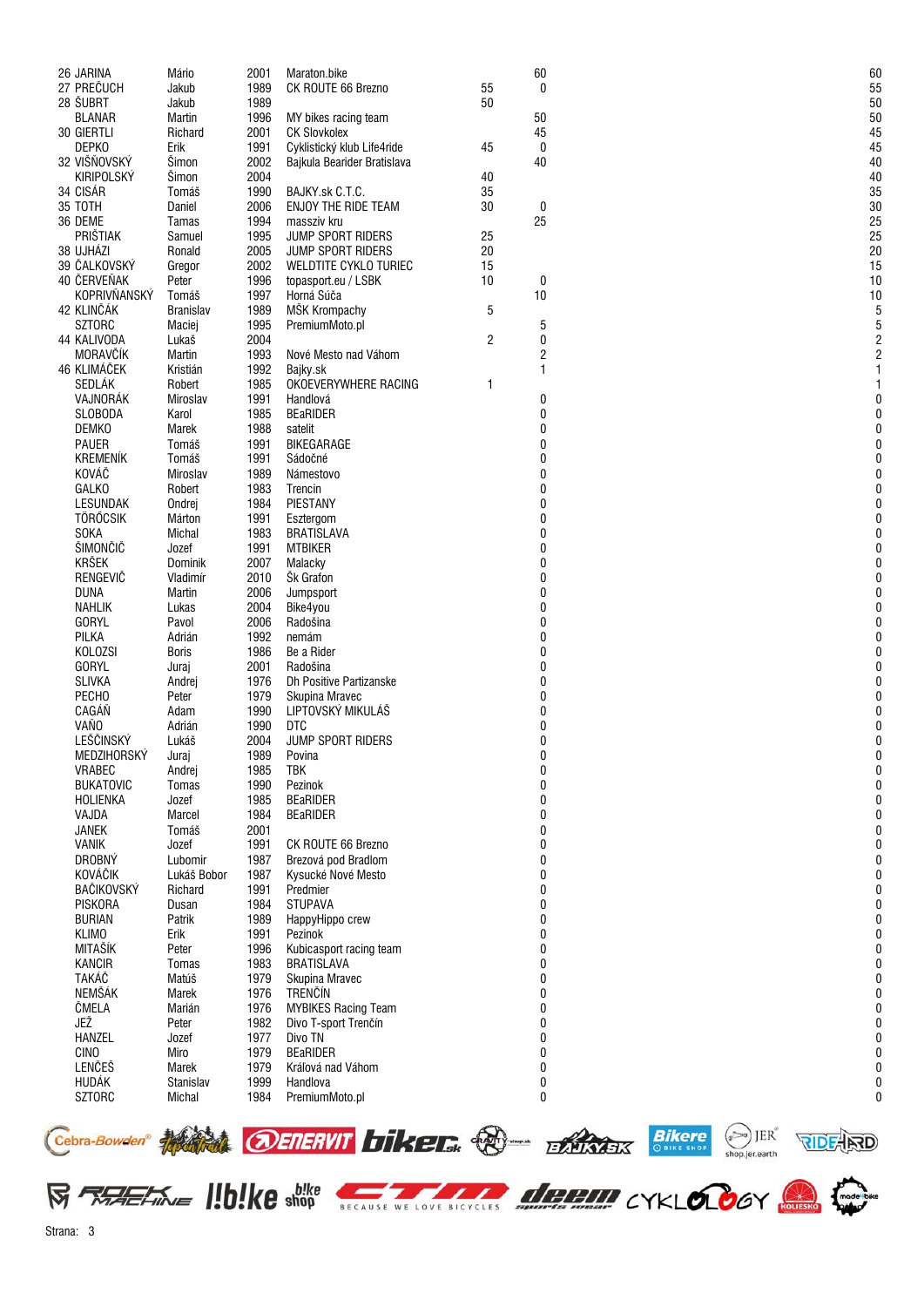| <b>TREFIL</b>     | Tomáš            | 1994 | Bučovice                      |   | 0        | 0 |
|-------------------|------------------|------|-------------------------------|---|----------|---|
| <b>POSLUCH</b>    | Marcel           | 1997 | Bytča                         |   | $\bf{0}$ | 0 |
| <b>BIRÁS</b>      | Daniel           | 1997 | <b>TRENČÍN</b>                |   | 0        | ſ |
|                   |                  |      |                               |   |          |   |
| LACHKÝ            | Filip            | 1999 | Ruskovce                      |   | 0        | 0 |
| <b>KRÁLIK</b>     | Jakub            | 1993 | <b>BREZNO</b>                 |   | 0        | 0 |
| <b>LEDNICKÝ</b>   | Martin           | 1993 | Malé Lednice                  |   | 0        | 0 |
| <b>URBAN</b>      | Matej            | 2001 | <b>BRATISLAVA</b>             |   | $\bf{0}$ | U |
| <b>JURKA</b>      | Filip            | 1999 | PKM Bike Team                 |   | 0        |   |
| <b>JUSKANIC</b>   |                  |      |                               |   |          | U |
|                   | Dávid            | 2006 | bike_is_life_20               |   | 0        |   |
| SKALIČAN          | Marek            | 2005 | B.E.H                         |   | 0        | U |
| ADAMEC            | Martin           | 2005 | Makov                         |   | 0        | 0 |
| <b>BOROVSKÝ</b>   | Vladimír         | 2003 | Myjava                        |   | $\bf{0}$ |   |
| MÚČKA             | Matej            | 2004 | RakloRiders                   |   | 0        |   |
| <b>OCHABA</b>     | Oliver           | 2003 | bike is life 20               |   | 0        |   |
|                   |                  |      |                               |   |          |   |
| ČAPRNDA           | Jakub            | 2006 | <b>BRATISLAVA</b>             |   | 0        |   |
| <b>DŽOBANIK</b>   | Michal           | 2008 | MŠK Krompachy                 |   | 0        | 0 |
| TIŠAN             | Martin           | 1992 | Base gym                      |   | $\bf{0}$ | U |
| <b>VITEK</b>      | Viliam           | 2005 | Žitavany                      |   | 0        |   |
| MÜLLER            | Martin           | 1983 | <b>TBK</b>                    |   | 0        |   |
| ČUCHRAN           | Ladislav         | 2007 |                               |   | 0        |   |
|                   |                  |      | PIESTANY                      |   |          | 0 |
| <b>KUJAN</b>      | Peter            | 1981 |                               |   | 0        |   |
| <b>BEKE</b>       | Roland           | 1991 | Be a Rider                    |   | 0        | U |
| ANDER             | Lubo             | 1980 | E3 Piešany                    |   | $\bf{0}$ |   |
| <b>NESTICKY</b>   | Tomas            | 1979 | Skupina Mravec                |   | 0        |   |
| <b>STOJKA</b>     | Marek            | 1999 | Modra                         |   | 0        |   |
| KARDOŠ            | Pavel            | 1992 | Life4Ride                     |   | 0        | 0 |
|                   |                  |      |                               |   |          |   |
| <b>JAROŠ</b>      | <b>Branislav</b> | 2003 | Čadca                         |   | 0        | U |
| ČISTÝ             | Max              | 2003 | bike_is_life_20               |   | 0        |   |
| <b>TRŠKA</b>      | Matúš            | 1994 | Nemšová                       |   | 0        |   |
| <b>MURCIN</b>     | Branislav Jozef  | 1995 | <b>BRATISLAVA</b>             |   | 0        |   |
| VARGA             | Mário            | 1994 | Branč                         |   | 0        | 0 |
|                   |                  |      |                               |   |          | 0 |
| CSASZAR           | Viktor           | 1995 | massziv kru                   |   | 0        |   |
| ŽUCHA             | Tomáš            | 1994 | Kubicasport racing team       |   | $\bf{0}$ |   |
| KAŠÍK             | Pavel            | 2000 | PKM Bike Team                 |   | $\bf{0}$ | U |
| VAGÁŇ             | Róbert           | 1999 | <b>Adrenaline Bike Team</b>   |   | 0        |   |
| LEŠUNDÁK          | Pavol            | 1992 | <b>MTBIKER</b>                |   | 0        | 0 |
| <b>MACHUNKA</b>   | Jaroslav         | 1981 | <b>MTBIKER</b>                |   | 0        | 0 |
|                   |                  |      |                               |   |          |   |
| <b>JANKOVYCH</b>  | Jakub            | 2000 | <b>MTBIKER</b>                |   | 0        | ŋ |
| <b>ROJAS</b>      | Marcel           | 1989 | <b>MY BIKES</b>               |   | 0        | U |
| <b>KRIŠTOF</b>    | Jakub            | 1995 | Tužina                        |   | 0        |   |
| ŽABKA             | Jakub            | 1999 | <b>MY BIKES</b>               |   | 0        |   |
| HOŠKO             | Jaroslav         | 1998 | Nemšová                       |   | 0        | U |
| BALÁŽ             |                  |      |                               |   |          |   |
|                   | Dominik          | 1995 | TRENČÍN                       |   | 0        |   |
| ŘEZNÍČEK          | Martin           | 1975 | Levelsportkoncept             |   | 0        | U |
| <b>VANČO</b>      | Pavol            | 1981 | Měšice                        |   | 0        |   |
| <b>OSZVALCSEK</b> | Sándor           | 1977 | <b>Budapest</b>               |   | 0        | 0 |
| NÁDAI             | Péter            | 1994 |                               |   | 0        |   |
| MACHALLA          | Matyáš           | 2001 | massziv kru<br>Enduro Beskydy | 0 |          | 0 |
|                   |                  |      |                               |   |          |   |
| IŽÁK              | Filip            | 2004 |                               | 0 | 0        | 0 |
| <b>KALIVODA</b>   | Matej            | 2004 |                               | 0 | 0        |   |
| LUKAČOVIČ         | Andrej           | 2001 |                               | 0 |          |   |
| <b>BENKA</b>      | Matej            | 1999 | <b>BIKEPRO SPORT</b>          | 0 | 0        |   |
| <b>KOPERA</b>     | Stanislav        | 1999 |                               | 0 |          | N |
| CHROBAK           | Sebastian        | 1990 |                               | 0 |          |   |
|                   |                  |      |                               |   |          |   |
| <b>JAROŠ</b>      | František        | 2005 |                               | 0 |          |   |
| <b>KOZAN</b>      | Igor             | 1995 |                               |   | 0        |   |
| <b>KOPERA</b>     | Ján              | 2007 |                               | 0 |          |   |
| JANKULA           | Romuald          | 1995 | Base gym                      |   | 0        | N |
| VASILIŠIN         | Martin           | 2006 | topasport.eu / LSBK           | 0 |          |   |
| NAJZAR            | Petr             | 2000 | Enduro Beskydy                | 0 |          |   |
|                   |                  |      |                               |   |          |   |
| VASILOV           | Štefan           | 1984 | topasport.eu / LSBK           | 0 |          |   |
| PROCHÁZKA         | Nikolas          | 2009 | Tera Pro Racing               | 0 |          |   |
| ŠURAN             | Ján              | 1994 |                               | 0 | 0        | U |
| LENČEŠ            | Maximilián       | 2007 | BIKEGARAGE                    | 0 |          |   |
| <b>FRIEDLAND</b>  | Eugen            | 1990 |                               | 0 |          |   |
|                   |                  |      |                               |   |          |   |
| <b>TVRZ</b>       | Max              | 2001 | ElementStore.cz/sk            |   | $\bf{0}$ |   |
| <b>MAŇKO</b>      | Lukaš            | 1984 | topasport.eu / LSBK           | 0 |          |   |
| <b>JASAN</b>      | Peter            | 1990 | <b>TBK</b>                    |   | 0        | 0 |
| <b>JESENSKÝ</b>   | Adam             | 1999 | Bajky.sk                      |   | $\bf{0}$ | 0 |
| <b>CIBULA</b>     | Ondrej           | 1995 | Modra                         |   | 0        | 0 |
|                   |                  |      |                               |   |          |   |
|                   |                  |      |                               |   |          |   |